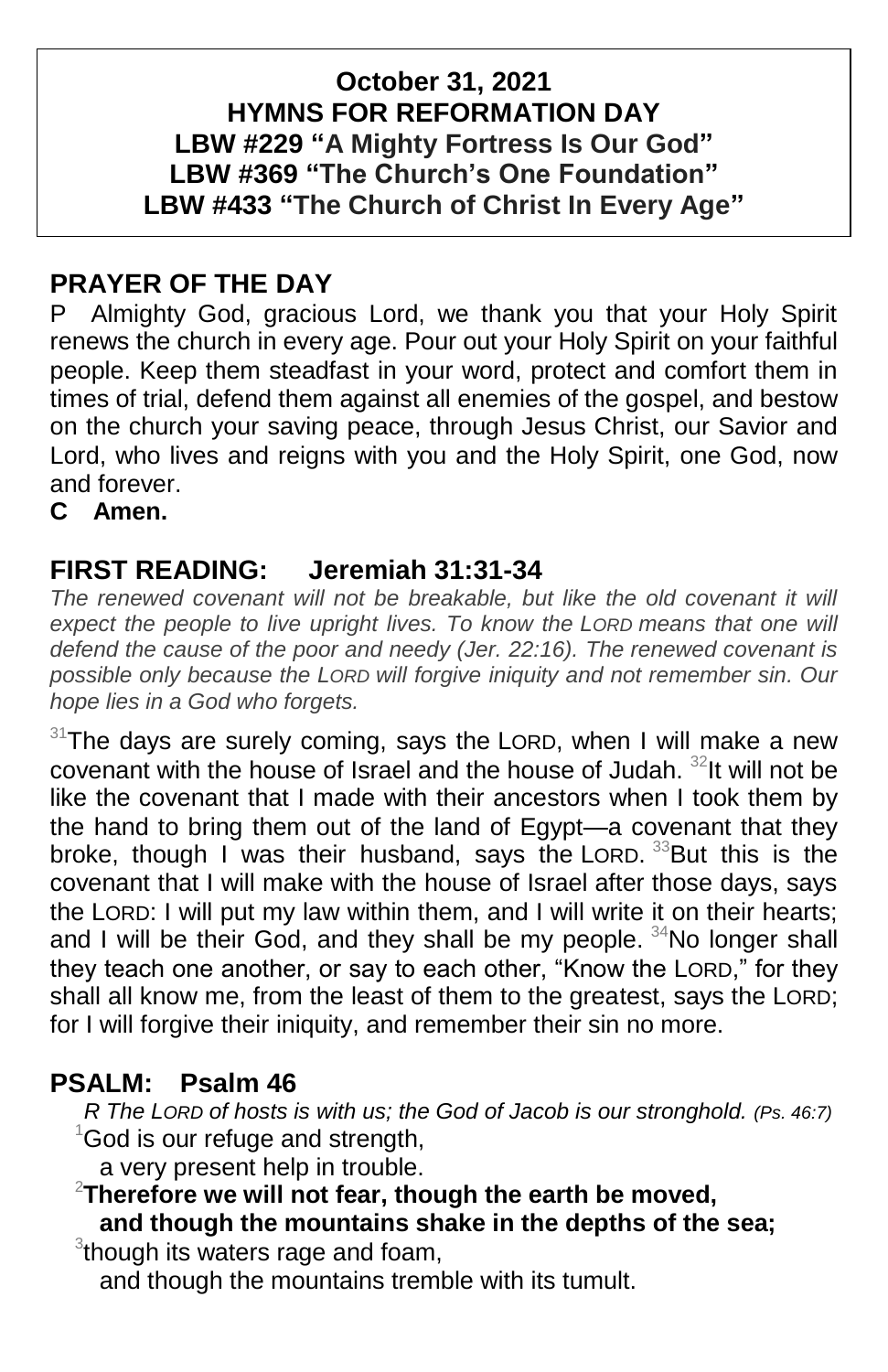<sup>4</sup>**There is a river whose streams make glad the city of God, the holy habitation of the Most High.**

 $5$ God is in the midst of the city; it shall not be shaken; God shall help it at the break of day.

<sup>6</sup>**The nations rage, and the kingdoms shake; God speaks, and the earth melts away.** *R*

 $7$ The LORD of hosts is with us;

the God of Jacob is our stronghold.

<sup>8</sup>**Come now, regard the works of the LORD, what desolations God has brought upon the earth;**

 $9$ behold the one who makes war to cease in all the world; who breaks the bow, and shatters the spear, and burns the shields with fire.

<sup>10</sup>**"Be still, then, and know that I am God; I will be exalted among the nations; I will be exalted in the earth."**

 $11$ The LORD of hosts is with us; the God of Jacob is our stronghold. *R*

## **SECOND READING: Romans 3:19-28**

Paul's words stand at the heart of the preaching of Martin Luther and other *Reformation leaders. No human beings make themselves right with God through works of the law. We are brought into a right relationship with God through the divine activity centered in Christ's death. This act is a gift of grace that liberates us from sin and empowers our faith in Jesus Christ.*

 $19$ Now we know that whatever the law says, it speaks to those who are under the law, so that every mouth may be silenced, and the whole world may be held accountable to God.  $^{20}$ For "no human being will be justified in his sight" by deeds prescribed by the law, for through the law comes the knowledge of sin.

 $21$ But now, apart from law, the righteousness of God has been disclosed, and is attested by the law and the prophets,  $22$  the righteousness of God through faith in Jesus Christ for all who believe. For there is no distinction,  $^{23}$  since all have sinned and fall short of the glory of God;  $24$ they are now justified by his grace as a gift, through the redemption that is in Christ Jesus, <sup>25</sup>whom God put forward as a sacrifice of atonement by his blood, effective through faith. He did this to show his righteousness, because in his divine forbearance he had passed over the sins previously committed;  $^{26}$ it was to prove at the present time that he himself is righteous and that he justifies the one who has faith in Jesus.

 $27$ Then what becomes of boasting? It is excluded. By what law? By that of works? No, but by the law of faith.  $^{28}$  For we hold that a person is justified by faith apart from works prescribed by the law.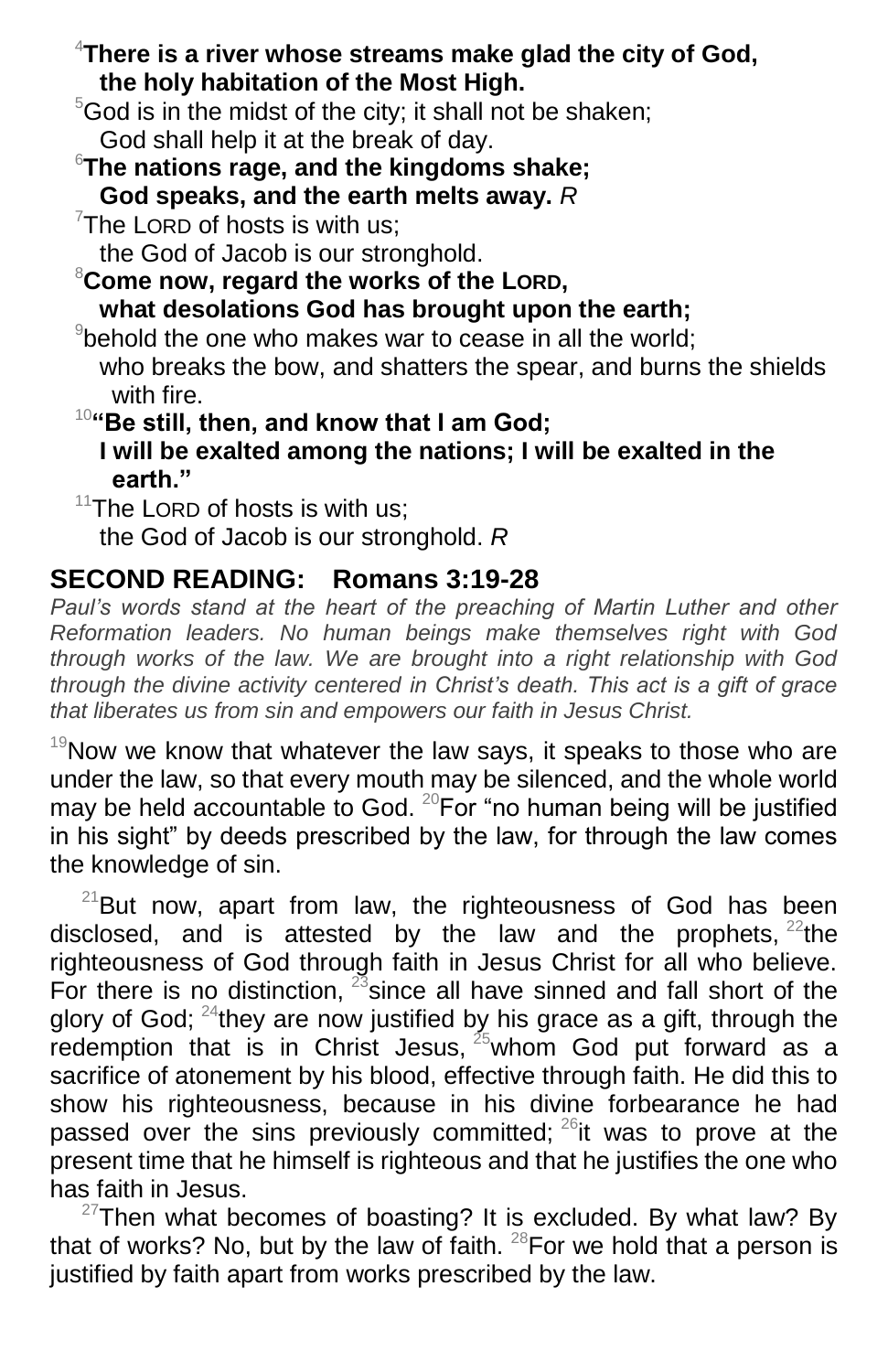## **GOSPEL: John 8:31-36**

*Jesus speaks of truth and freedom as spiritual realities known through his word. He reveals the truth that sets people free from sin.*

 $31$  Jesus said to the Jews who had believed in him, "If you continue in my word, you are truly my disciples;  $32$  and you will know the truth, and the truth will make you free." <sup>33</sup>They answered him, "We are descendants of Abraham and have never been slaves to anyone. What do you mean by saying, 'You will be made free'?"

 $34$  Jesus answered them, "Very truly, I tell you, everyone who commits sin is a slave to sin.  $35$ The slave does not have a permanent place in the household; the son has a place there forever.  ${}^{36}$ So if the Son makes you free, you will be free indeed."

# **PRAYERS OF INTERCESSION**

P Set free from sin and death and nourished by the word of truth, we join in prayer for all of God's creation.

## *A brief silence.*

A We pray for all who long for a word of truth and for the radical grace that flows from the cross. Inspire congregations to freely and boldly proclaim your love for all people with persistence and hope. Hear us, O God.

## **C Your mercy is great.**

A We pray for your creation, for mountains, rivers, streams, cities, homesteads, and neighborhoods. Write in our hearts a new love and care for creation. Give us the will to curb wasteful habits and to hold accountable those who neglect the vulnerable. Hear us, O God.

## **C Your mercy is great.**

A We pray for all who aspire to public office and for all who will vote on Tuesday at local polling places (*especially*). Pour wisdom and understanding upon all who govern so that communities of justice and peace may thrive. Hear us, O God.

#### **C Your mercy is great.**

A We pray for all who long for healing in mind, body, or spirit (*especially*). Strengthen hospitals, clinics, counseling centers, nursing homes, and recovery centers to be holy spaces of renewal that all might live the abundant life you intend. Hear us, O God.

#### **C Your mercy is great.**

A We pray for all who seek to grow in faith and love of you. Guide teaching and learning in confirmation, small groups, Sunday school, youth groups, schools, seminaries, and universities. Hear us, O God.

## **C Your mercy is great.**